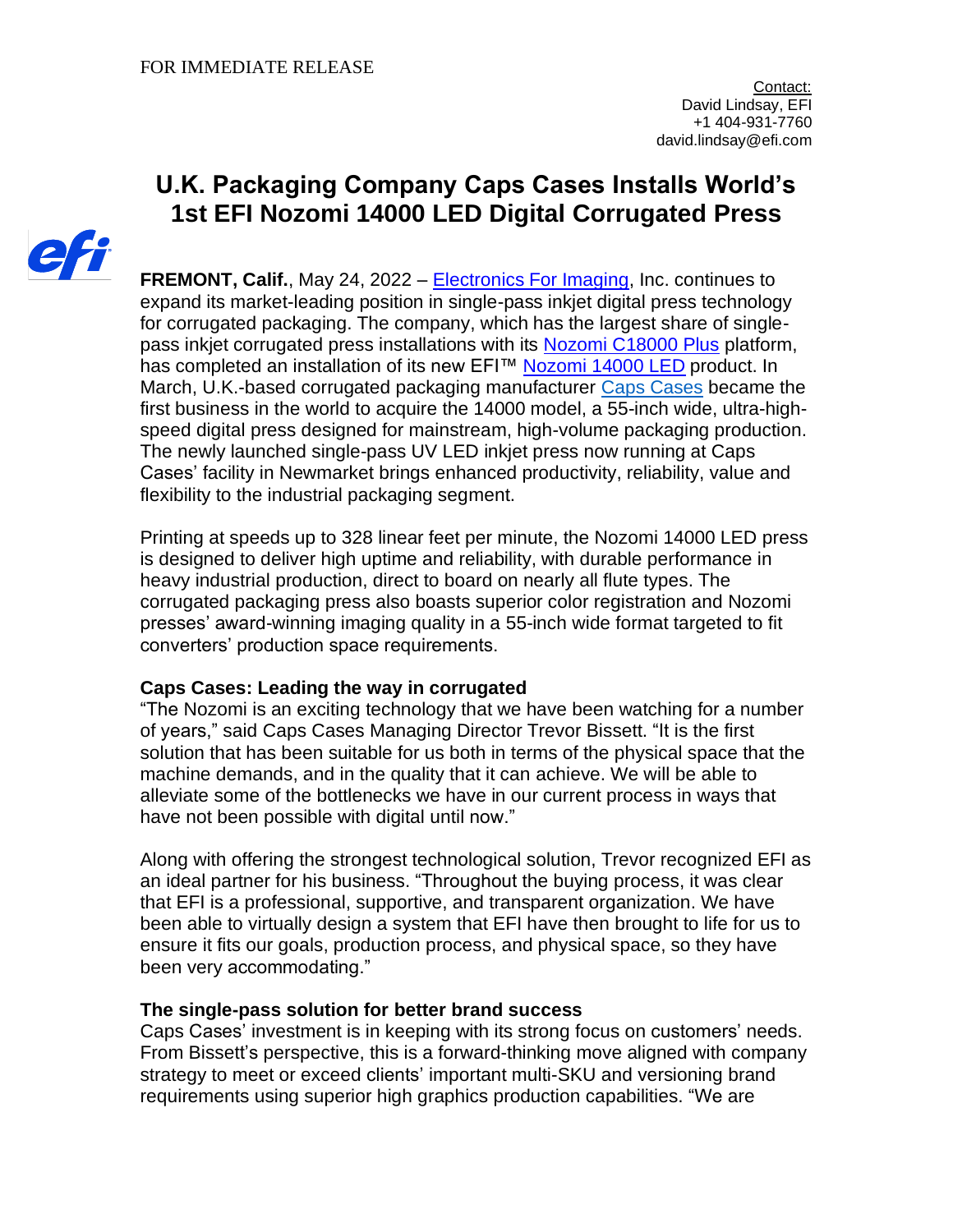definitely seeing increasing numbers of branding change requests," Bissett explained, "and this machine will be a real feather in our cap when it comes to pitching to new and existing clients."

The EFI Nozomi 14000 LED press is available in a range of configurations to complement packaging converters' individual needs. Following consultancy from EFI, Caps Cases opted to start with a five-color set-up, CMYK plus white ink, with the peace of mind that the company has the option of adding orange or violet inks at a later stage.

The press – a brand-new solution from an innovation and market share leader in direct-to-board, ultra-high-speed digital presses – leverages world-class EFI Nozomi single-pass UV LED inkjet technology with enhancements that make it ideal for mainstream corrugated packaging work. The EFI Nozomi 14000 LED press also drives greater sustainability in corrugated converting, printing exact quantities needed in contrast to the significant overproduction and make-ready waste of analog litho-lamination. Plus, EFI Nozomi technology leads the corrugated market in digital print energy efficiency, based on data from print research organization Fogra, and its printed output is certified for repulpability and recyclability by the Western Michigan University Recycling, Paper and Coating Pilot Plant.

### **Top-tier technology in the next evolution of digital corrugated printing**

Caps Cases' new digital production workhorse is driven by the EFI Fiery® NZ-1000 blade server digital front end (DFE) on the latest Fiery FS500 platform, which provides the company with high-end color management, exceptional imaging accuracy, higher productivity and intelligent automation features. Fiery [Edge™](https://www.efi.com/marketing/fiery-servers-and-software/products/fiery-edge/?utm_source=press_release&utm_medium=email&utm_campaign=caps_cases_nozomi), EFI's advanced profiling technology on the DFE, delivers out-of-the-box color and quality enhancements. A Smart Ink Estimator feature for the DFE accurately analyses image data for more-precise control of ink costs. Another component in Caps Cases' Fiery DFE, EFI [Fiery JobExpert™](https://www.efi.com/products/fiery-servers-and-software/fiery-command-workstation/fiery-jobexpert/overview/?utm_source=press_release&utm_medium=email&utm_campaign=caps_cases_nozomi) software, features intelligent automation technology that can save valuable job setup time, automatically choosing the right color and imaging settings to ensure correct results. The press also connects with EFI [IQ™](https://iq.efi.com/iq/?utm_source=press_release&utm_medium=email&utm_campaign=caps_cases_nozomi#/), a suite of cloud management solutions that can give Caps Cases important business intelligence data to sustain a smarter, more-efficient high-volume digital print production operation.

Evandro Matteucci, VP and GM, Packaging & Building Materials, EFI Inkjet, commented, "The response to the Nozomi 14000 LED has been incredible, and it validates what we came to understand during the research and development process, as well as through ongoing dialogue with our corrugated packaging customers. There is an essential need in the market for a highly productive, reliable, and versatile industrial packaging solution designed for more compact production lines.